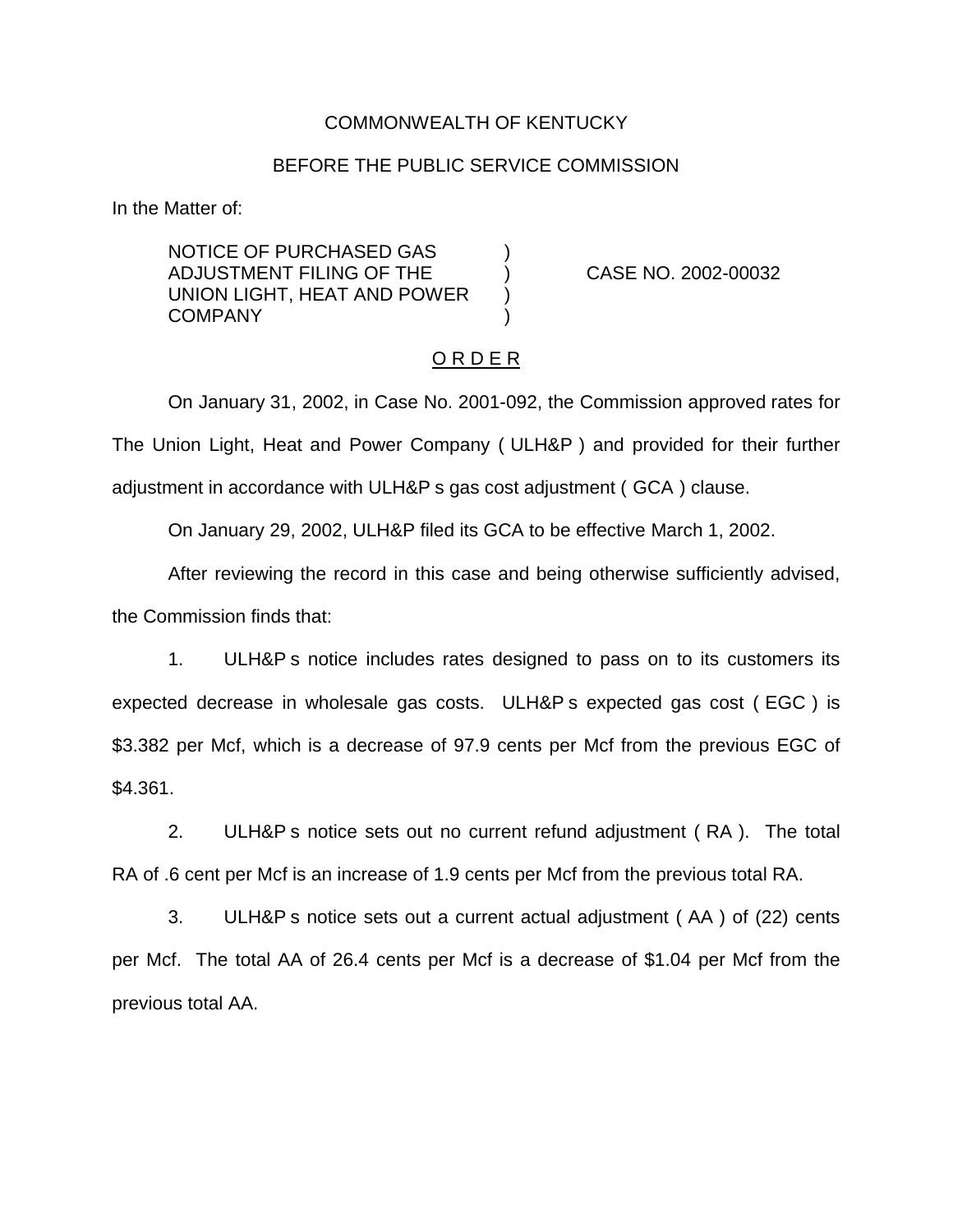4. ULH&P s notice sets out a current balancing adjustment ( BA ) of (2) cents per Mcf. The total BA of 2.4 cents per Mcf is a decrease of 1.9 cents per Mcf from the previous total BA.

5. ULH&P proposes a Firm Standby Rate of \$.903 per Mcf and an Interruptible Standby Rate of \$.394 per Mcf. ULH&P requested and the Commission approved the elimination of the Firm Standby Rate and the Interruptible Standby Rate in Case No. 2001-092.

6. ULH&P s gas cost recovery rate ( GCR ) is \$3.664 per Mcf, which is \$2.019 per Mcf less than its previous GCR of \$5.683.

7. The rates in the Appendix to this Order are fair, just, and reasonable, in the public interest, and should be approved for final meter readings by ULH&P on and after March 1, 2002.

IT IS THEREFORE ORDERED that:

1. The rates in the Appendix to this Order are approved for final meter readings on and after March 1, 2002.

2. Within 20 days from the date of this Order, ULH&P shall file with this Commission its revised tariffs setting out the rates authorized herein.

Done at Frankfort, Kentucky, this 19<sup>th</sup> day of February, 2002.

By the Commission

ATTEST:

**Executive Dired**